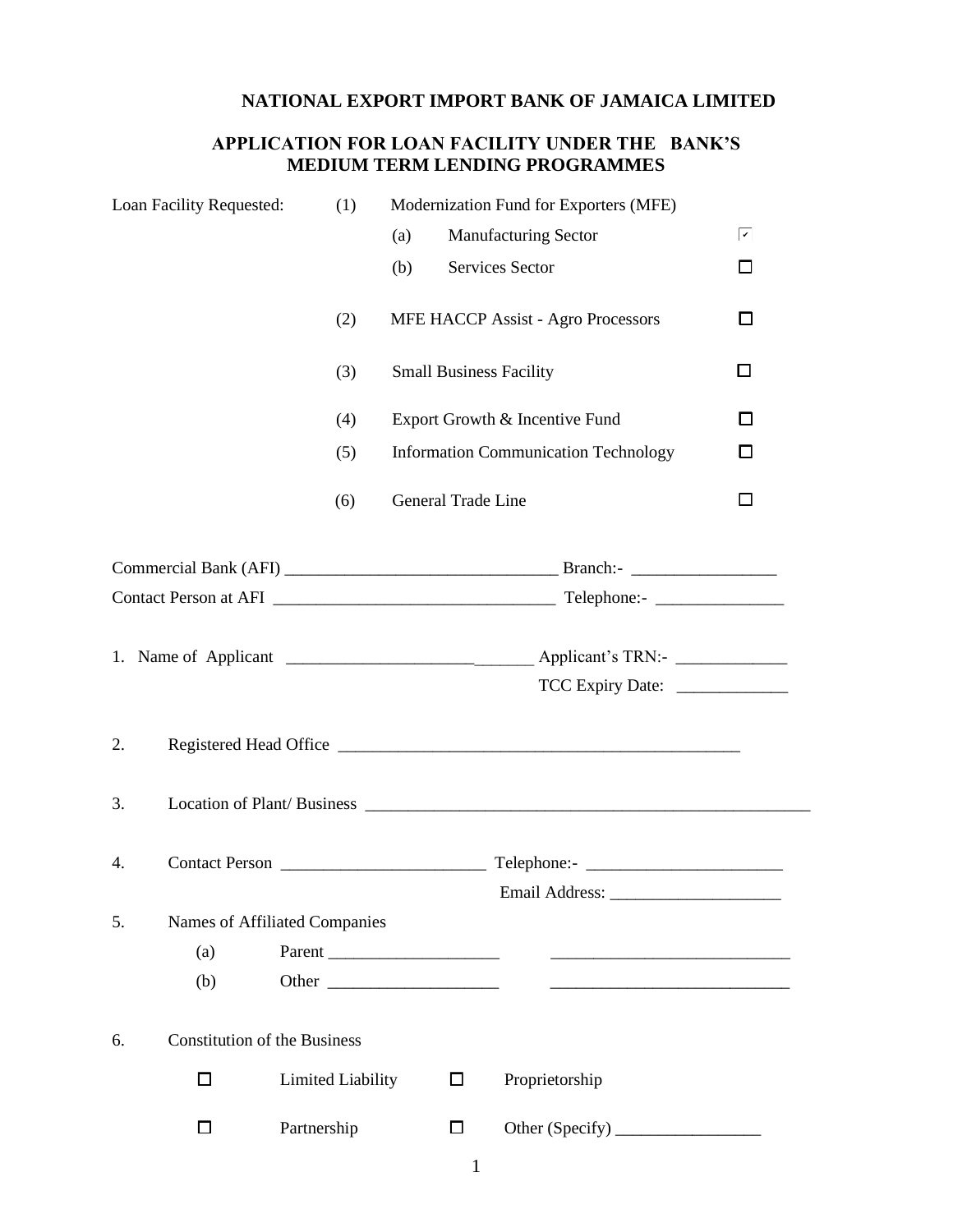| 7. | Year of Incorporation or Start-Up |                                                       |  |                            |  |  |  |  |  |
|----|-----------------------------------|-------------------------------------------------------|--|----------------------------|--|--|--|--|--|
| 8. |                                   | Line of Business                                      |  |                            |  |  |  |  |  |
|    |                                   | Manufacturing / Industrial                            |  | Agriculture /Agro-Industry |  |  |  |  |  |
|    |                                   | Services eg. Tourism, Hoteliers, U-Drive et al $\Box$ |  | Other (Specify)            |  |  |  |  |  |
|    |                                   | Information Communication Technology (ICT)            |  |                            |  |  |  |  |  |

9a. List Principal Shareholders. State the extent of their shareholding and involvement in the daily affairs of the company.

| <b>NAME</b> | % SHARES NATIONALITY ACTIVE/PASSIVE |  |
|-------------|-------------------------------------|--|
|             |                                     |  |
|             |                                     |  |
|             |                                     |  |
|             |                                     |  |

9b. List Directors. State the extent of their shareholding.

| <b>NAME</b> |  | % SHARES NATIONALITY |
|-------------|--|----------------------|
|             |  |                      |
|             |  |                      |
|             |  |                      |
|             |  |                      |
|             |  |                      |

- **NAMES POSITION QUALIFICATION/EXPERIENCE** \_\_\_\_\_\_\_\_\_\_\_\_\_\_\_\_\_\_\_\_\_\_ \_\_\_\_\_\_\_\_\_\_\_\_\_\_\_\_ \_\_\_\_\_\_\_\_\_\_\_\_\_\_\_\_\_\_\_\_\_\_\_\_\_\_\_\_\_ \_\_\_\_\_\_\_\_\_\_\_\_\_\_\_\_\_\_\_\_\_\_ \_\_\_\_\_\_\_\_\_\_\_\_\_\_\_\_ \_\_\_\_\_\_\_\_\_\_\_\_\_\_\_\_\_\_\_\_\_\_\_\_\_\_\_\_\_ \_\_\_\_\_\_\_\_\_\_\_\_\_\_\_\_\_\_\_\_\_\_ \_\_\_\_\_\_\_\_\_\_\_\_\_\_\_\_ \_\_\_\_\_\_\_\_\_\_\_\_\_\_\_\_\_\_\_\_\_\_\_\_\_\_\_\_\_ \_\_\_\_\_\_\_\_\_\_\_\_\_\_\_\_\_\_\_\_\_\_ \_\_\_\_\_\_\_\_\_\_\_\_\_\_\_\_ \_\_\_\_\_\_\_\_\_\_\_\_\_\_\_\_\_\_\_\_\_\_\_\_\_\_\_\_\_
- 10. List key officers involved in day-to-day management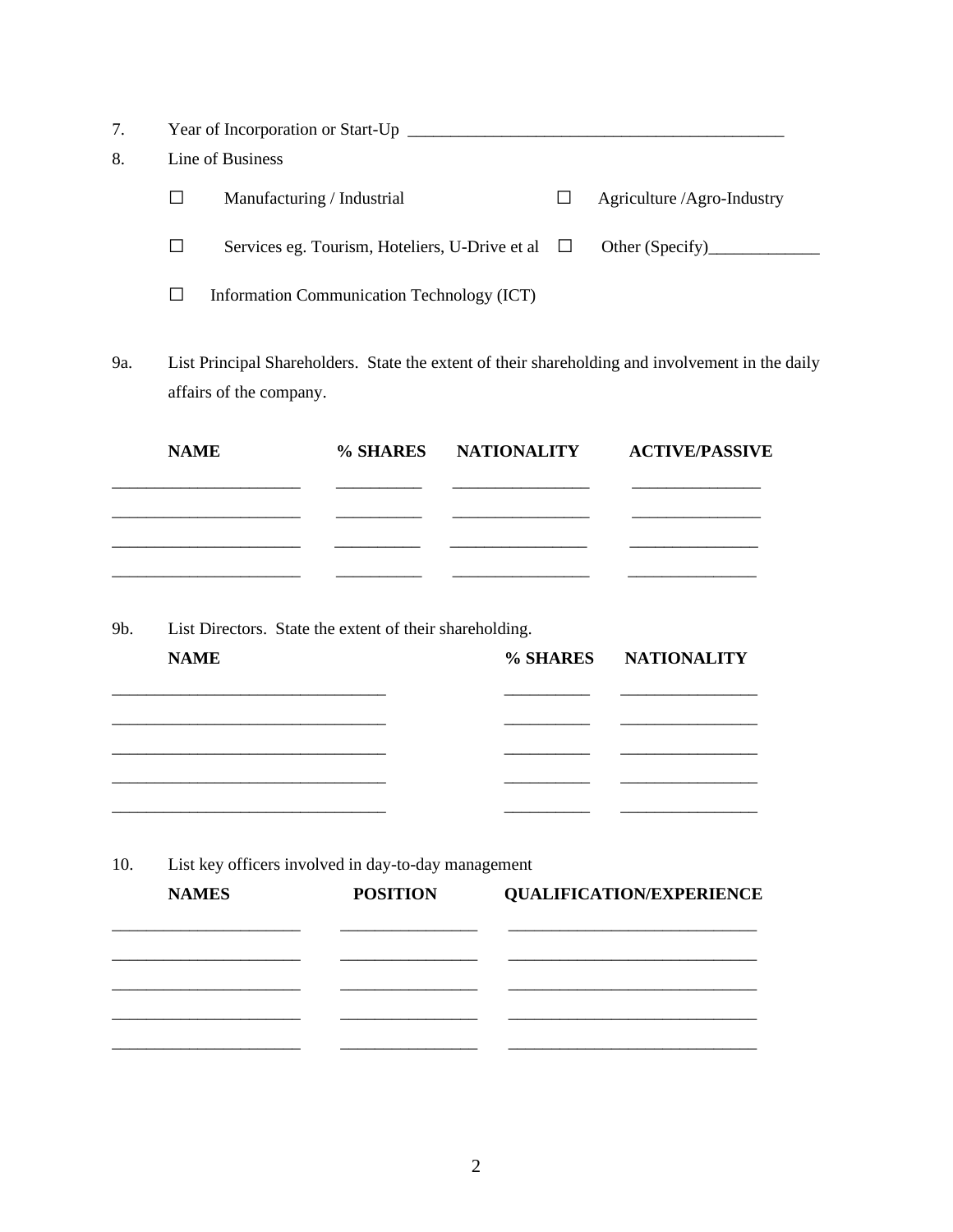| Are there any current, pending or threatened legal proceedings against the company before any |     |                                |  |
|-----------------------------------------------------------------------------------------------|-----|--------------------------------|--|
| court or administrative agency? $\Box$                                                        | Yes | N <sub>0</sub><br>$\mathsf{L}$ |  |
|                                                                                               |     |                                |  |
|                                                                                               |     |                                |  |

## 14. **FINANCING REQUESTED FROM EX-IM BANK** (Specify Currency Required)

| US\$         | J\$ | <b>Loan Tenor</b> | <b>Repayment</b><br>(Months) | <b>Repayment</b><br><b>Intervals</b><br>(Mthly/Qtrly) | <b>Moratorium</b><br>(Months) |
|--------------|-----|-------------------|------------------------------|-------------------------------------------------------|-------------------------------|
|              |     |                   |                              |                                                       |                               |
|              |     |                   |                              |                                                       |                               |
| <b>TOTAL</b> |     |                   |                              |                                                       |                               |

#### 15. Purpose of Loan (Designate all appropriate boxes)

- □ Retooling/Replacing existing equipment □ Refurbishing
- 
- □ Production of an intermediate good □ Working Capital presently purchased from others
- □ ICT Software Development □ ICT Training
- □ Other (Specify) \_\_\_\_\_\_\_\_\_\_\_\_ eg. Refinancing
- 
- □ Expanding capacity □ Upgrading/replacing fleet
	-
	-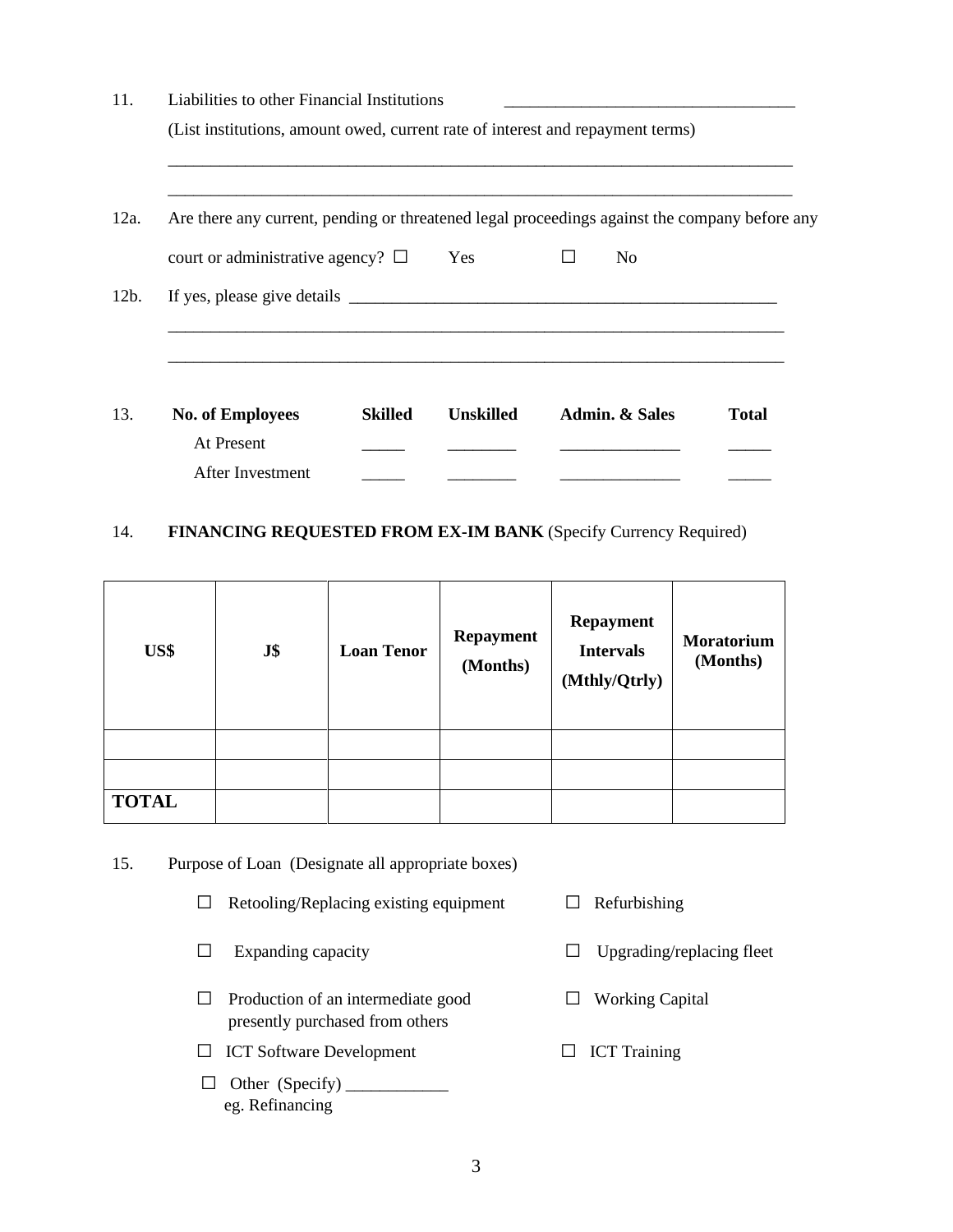| 16.  | Proposed Security                                                               |         |                             |                                                                                                                      |             |     |                             |
|------|---------------------------------------------------------------------------------|---------|-----------------------------|----------------------------------------------------------------------------------------------------------------------|-------------|-----|-----------------------------|
|      | <b>MARKET ASPECTS</b>                                                           |         |                             |                                                                                                                      |             |     |                             |
| 17.  | List the major products manufactured or services provided                       |         |                             |                                                                                                                      |             |     |                             |
|      | Export                                                                          |         |                             |                                                                                                                      |             |     |                             |
|      |                                                                                 |         |                             |                                                                                                                      |             |     |                             |
| 18.  | List major customers                                                            |         |                             |                                                                                                                      |             |     |                             |
|      |                                                                                 |         |                             |                                                                                                                      |             |     |                             |
|      |                                                                                 |         |                             |                                                                                                                      |             |     |                             |
| 19a. | State your market share                                                         |         | $\sim$ $\sim$ $\sim$ $\sim$ |                                                                                                                      |             |     |                             |
| 19b. | List your major local competitors and their approximate percentage market share |         |                             |                                                                                                                      |             |     |                             |
|      |                                                                                 |         |                             |                                                                                                                      |             |     |                             |
|      |                                                                                 |         |                             |                                                                                                                      |             |     |                             |
|      | Questions 20a & b to be completed by applicants except Hoteliers and U-Drive    |         |                             |                                                                                                                      |             |     |                             |
|      |                                                                                 |         |                             | P<br>R<br>$\mathbf 0$                                                                                                | J E C T I   |     | $\mathbf{o}$<br>$\mathbf N$ |
| 20a. | Total domestic market<br>for your products                                      |         | Last Year                   | This Year                                                                                                            | Yr1         | Yr2 | Yr3                         |
|      |                                                                                 |         |                             |                                                                                                                      |             |     |                             |
|      | (J\$)                                                                           |         |                             |                                                                                                                      |             |     |                             |
|      |                                                                                 |         |                             | $\mathbf{P}$<br>$\mathbf{R}$                                                                                         | O J E C T I |     | N<br>$\mathbf{o}$           |
| 20b. | How is the market satisfied:                                                    |         | Last Year                   | This Year                                                                                                            | Yr1         | Yr2 | Yr3                         |
|      | <b>Local Production</b>                                                         |         |                             |                                                                                                                      |             |     |                             |
|      |                                                                                 | $(J\$ ) |                             | <u> 2000 - Jan James James Jan James James Jan James James James James James James James James James James James</u> |             |     |                             |
|      | Importation                                                                     |         |                             |                                                                                                                      |             |     |                             |
|      |                                                                                 | $(J\$ ) |                             |                                                                                                                      |             |     |                             |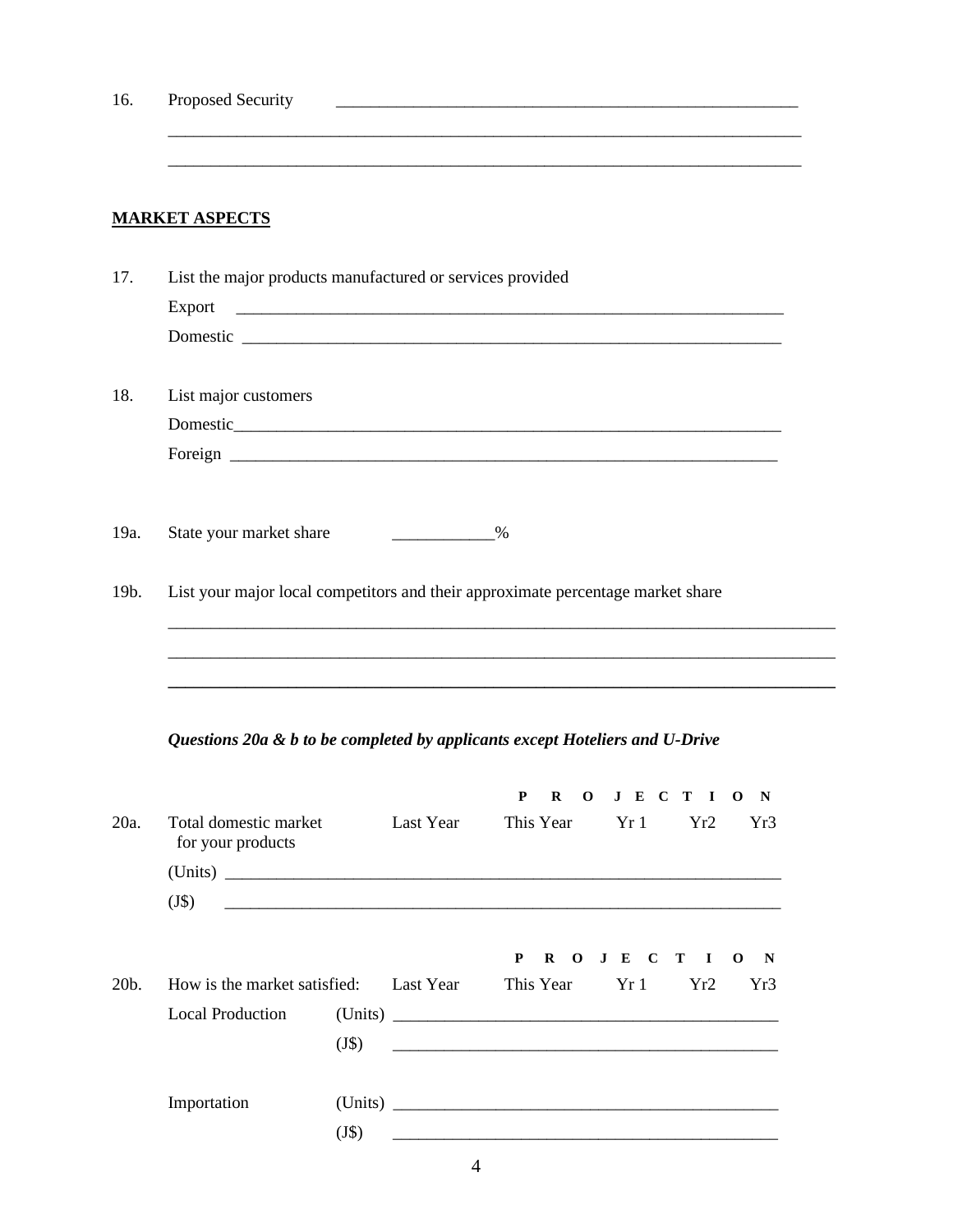| 21a. | Number of rooms:                                                                                                             |                          |                    |         |                  |                                                      |
|------|------------------------------------------------------------------------------------------------------------------------------|--------------------------|--------------------|---------|------------------|------------------------------------------------------|
| 21b. | State occupancy level:<br>$(J\$ )                                                                                            | Last Year This Year      | P                  | ROJECTI | Yr1              | $\mathbf 0$<br>$\mathbf N$<br>Yr <sub>2</sub><br>Yr3 |
|      | $(J\$ )                                                                                                                      |                          |                    |         |                  |                                                      |
|      | <b>TECHNICAL ASPECTS</b><br>(22-24 not applicable to Hoteliers and U-Drive)                                                  |                          |                    |         |                  |                                                      |
| 22.  | Current activity level % capacity utilization<br><b>Current Average Unit Cost</b>                                            |                          |                    |         |                  |                                                      |
| 23.  | Projected production<br><b>AFTER</b> investment<br>% Capacity Utilization<br>Units<br><b>Average Unit Cost</b>               | P<br>Year                | $\mathbf{R}$<br>-1 | Year 2  | ________________ | $0$ J E C T I O N<br>Year <sub>3</sub>               |
| 24.  | Size of plant (square feet)<br>Office Area<br>Manufacturing Area<br>Storage Area<br>Parking Area<br>Other (Specify)<br>Total | <b>Before Investment</b> |                    |         |                  | <b>After Investment</b>                              |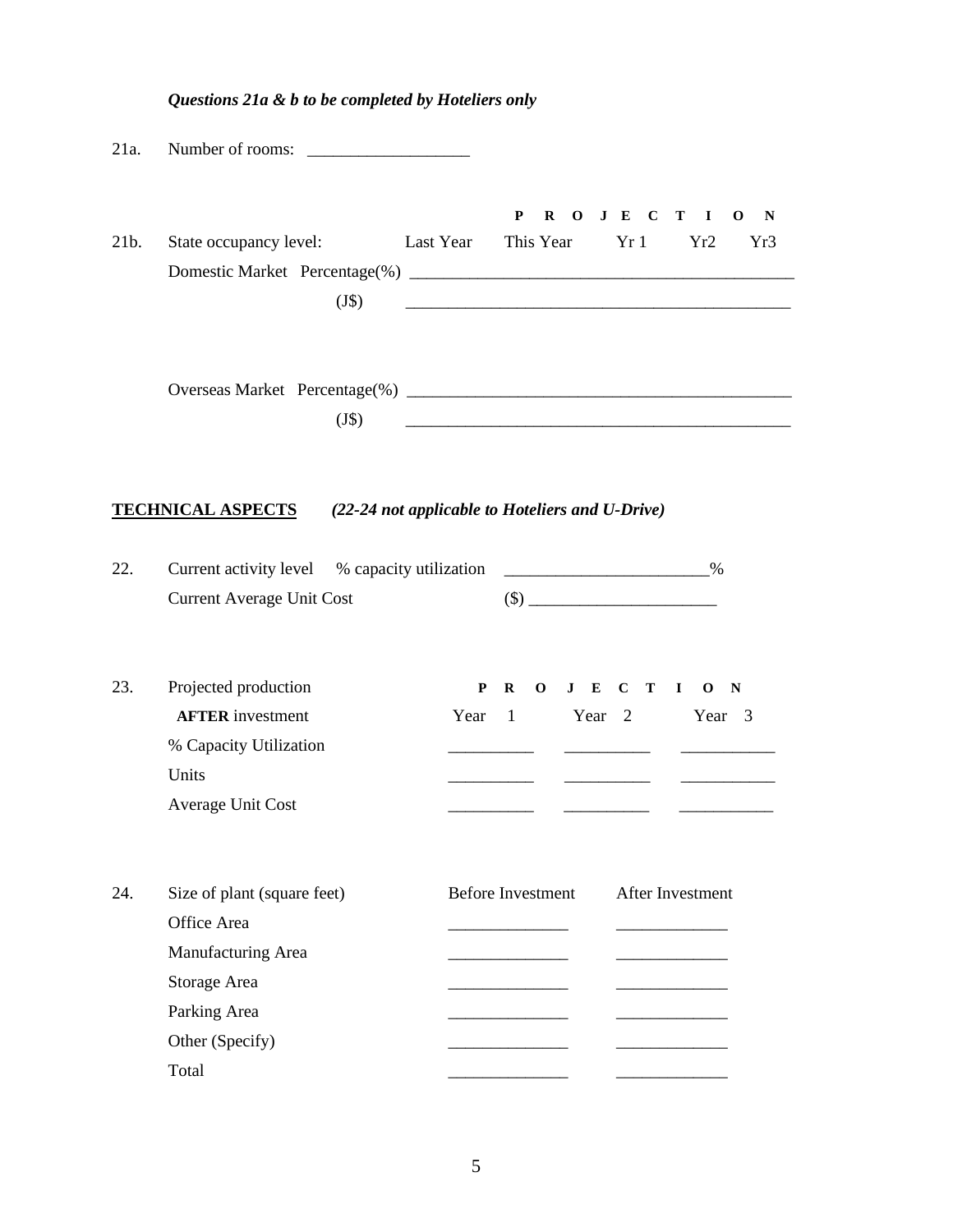## 25. **INVESTMENT PLAN**

| Capital Cost ('000)                                                | <b>Total Funding</b> |     | PROPOSED SOURCE OF FINANCING |     |        |       |
|--------------------------------------------------------------------|----------------------|-----|------------------------------|-----|--------|-------|
|                                                                    | US\$                 | J\$ | EX-IM                        | AFI | Equity | Other |
| Land                                                               |                      |     |                              |     |        |       |
| <b>Building</b>                                                    |                      |     |                              |     |        |       |
| Lease Improvement                                                  |                      |     |                              |     |        |       |
| Machinery & Equipment                                              |                      |     |                              |     |        |       |
| Motor Vehicle                                                      |                      |     |                              |     |        |       |
| Installation                                                       |                      |     |                              |     |        |       |
| Furniture & Fixtures                                               |                      |     |                              |     |        |       |
| Duties & Other Charges                                             |                      |     |                              |     |        |       |
| Permanent Working Capital                                          |                      |     |                              |     |        |       |
| <b>Interest During</b><br>Implementation                           |                      |     |                              |     |        |       |
| <b>Professional Fees</b><br>List $(1)$<br>(2)<br>(3)<br>(4)<br>(5) |                      |     |                              |     |        |       |
| Other                                                              |                      |     |                              |     |        |       |
| Sub-Total                                                          |                      |     |                              |     |        |       |
| Contingencies @<br>$\%$                                            |                      |     |                              |     |        |       |
| <b>Total Project Financing</b>                                     |                      |     |                              |     |        |       |

Note: US\$1.00 = J\$ \_\_\_\_\_\_\_\_\_\_\_\_\_\_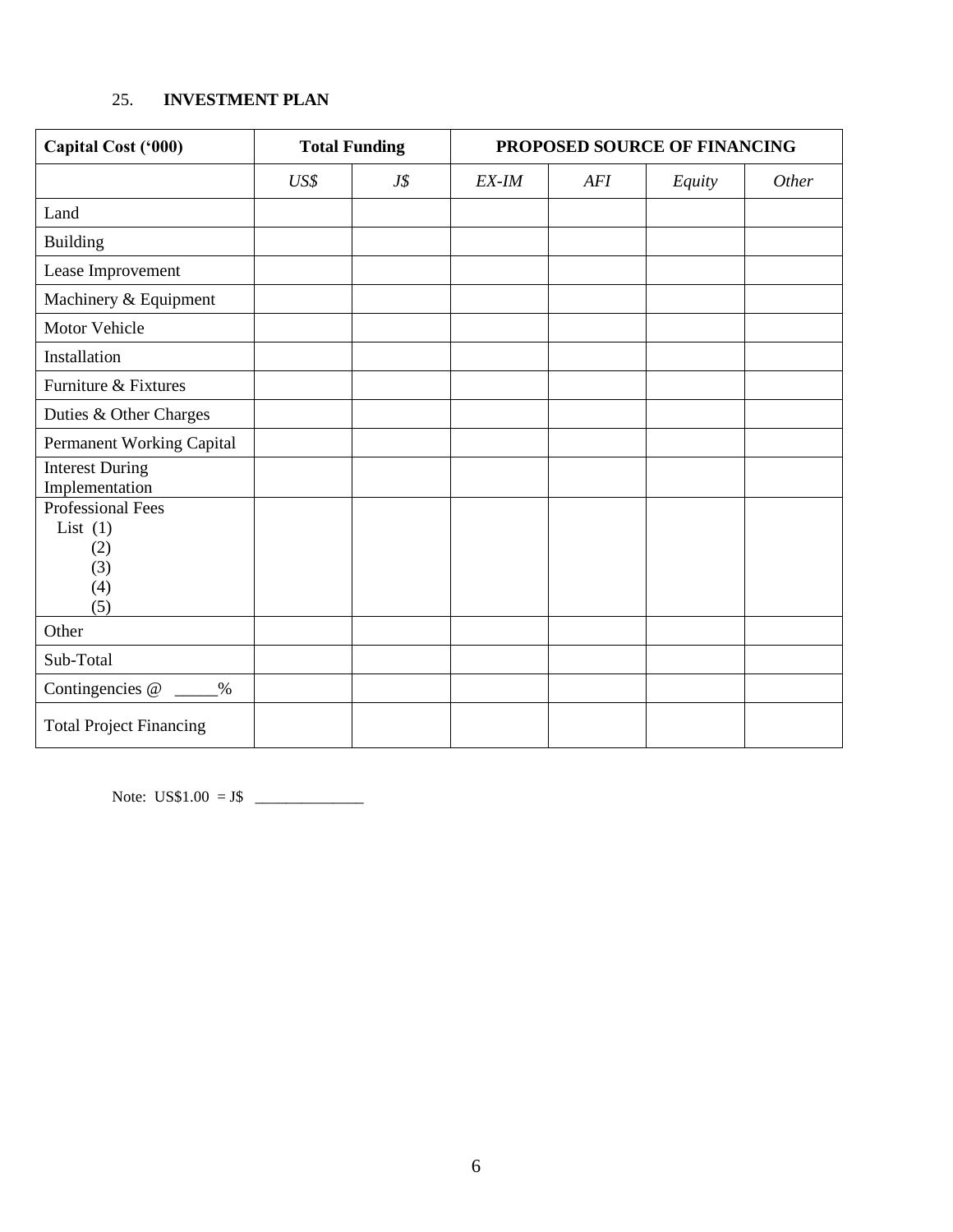# 26. **PROJECTED INCOME STATEMENT (J\$'000)**

Use current financial year prices throughout, i.e. make no allowances for price change

|                                                                  | Last                     |                     | $P$ R O J | $\overline{T}$<br>E<br>$\mathbf C$ | $\overline{O}$ N $\overline{S}$<br>$\mathbf I$ |
|------------------------------------------------------------------|--------------------------|---------------------|-----------|------------------------------------|------------------------------------------------|
|                                                                  | <b>Financial</b><br>Year | <b>Current Year</b> | Year 1    | Year 2                             | Year 3                                         |
| <b>Local Sales</b>                                               |                          |                     |           |                                    |                                                |
| <b>Export Sales</b>                                              |                          |                     |           |                                    |                                                |
| <b>TOTAL SALES</b>                                               |                          |                     |           |                                    |                                                |
| <b>COST OF SALES</b>                                             |                          |                     |           |                                    |                                                |
| Raw Material & Packaging:<br>Local<br>Foreign                    |                          |                     |           |                                    |                                                |
| Direct Labor                                                     |                          |                     |           |                                    |                                                |
| Utilities & Other O/Head                                         |                          |                     |           |                                    |                                                |
| <b>TOTAL COST OF SALES</b>                                       |                          |                     |           |                                    |                                                |
| <b>GROSS PROFIT</b>                                              |                          |                     |           |                                    |                                                |
| <b>ADMIN., SELLING &amp;</b><br><b>GENERAL EXPENSES</b>          |                          |                     |           |                                    |                                                |
| Admin. Expenses                                                  |                          |                     |           |                                    |                                                |
| Selling Expenses: Local<br>Foreign                               |                          |                     |           |                                    |                                                |
| Depreciation                                                     |                          |                     |           |                                    |                                                |
| <b>Interest Charges</b>                                          |                          |                     |           |                                    |                                                |
| Other                                                            |                          |                     |           |                                    |                                                |
| TOTAL ADMIN.,<br><b>SELLING &amp; GENERAL</b><br><b>EXPENSES</b> |                          |                     |           |                                    |                                                |
| <b>PROFIT BEFORE TAX</b>                                         |                          |                     |           |                                    |                                                |
| <b>Taxes</b>                                                     |                          |                     |           |                                    |                                                |
| <b>NET PROFIT</b>                                                |                          |                     |           |                                    |                                                |